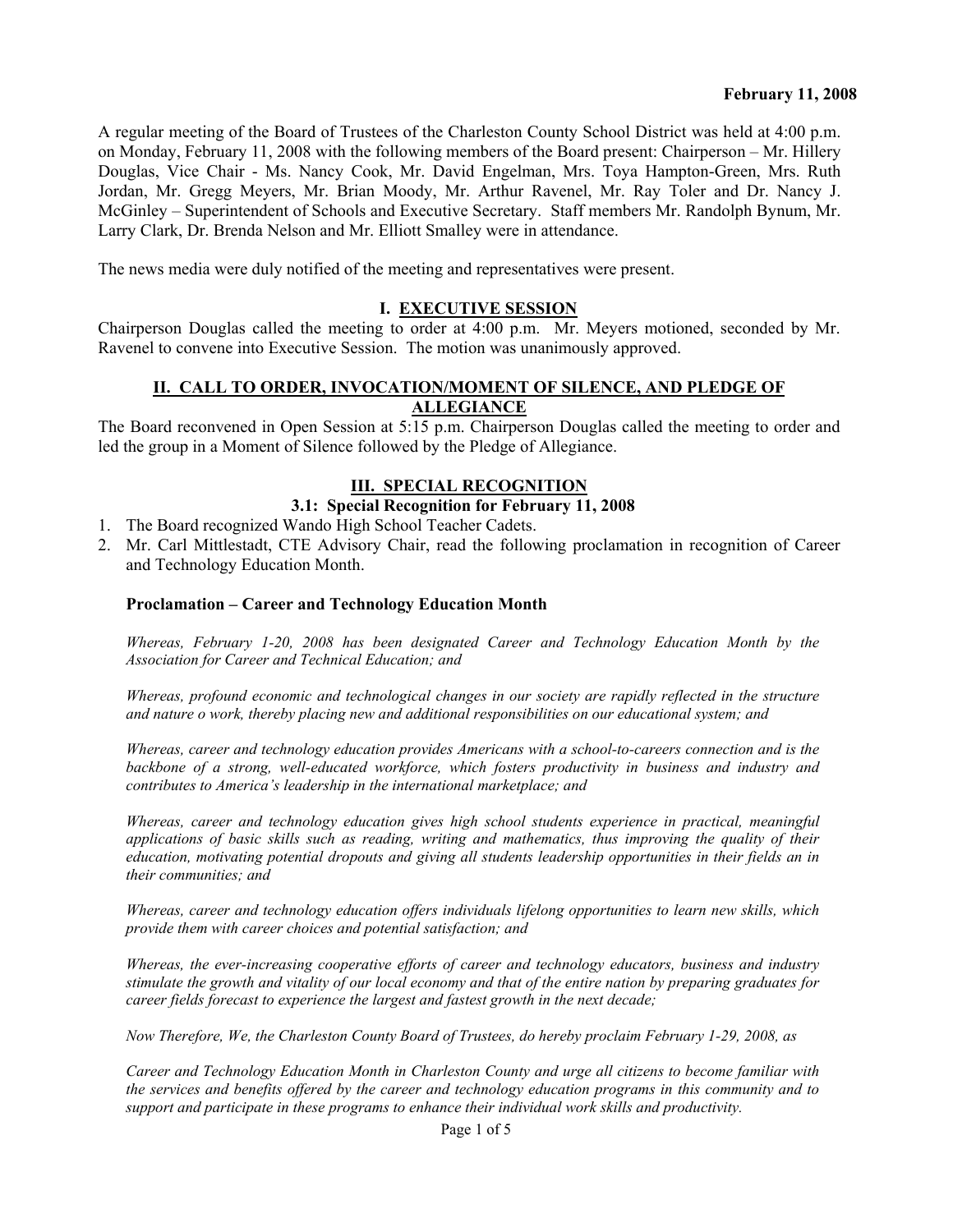- 3. The Board recognized Wando Culinary Arts students.
- 4. South Carolina House of Representative member Leon Stravrinakis of District #119 presented the following resolution for School Board Recognition Month.

```
H.4562
```
Introduced by Representatives Stavrinakis, Hagood, Whipper, Merrill, Breeland, R. Brown, Dantzler, Harrell, Limehouse, Mack, Scarborough and Young.

**A Concurrent Resolution** to recognize and honor the Charleston County School District School Board and District Superintendent Dr. Nancy McGinley for their dedicated service to the citizens of Charleston County.

*Whereas, January 2008 has been declared South Carolina School Board Member Recognition Month by the South Carolina General Assembly; and* 

*Whereas, the education of South Carolina's school-aged children is the foundation upon which the economic, social, and intellectual capital of our State is built; and* 

*Whereas, locally elected and appointed school boards play a vital role in a representative democracy, and decisions made by local board s of education directly influence instruction in South Carolina's public schools; and* 

*Whereas, these decisions affect the present and future lives of children and set direction to prepare all students to be competitive in a local, state, national, and global knowledge economy; and* 

*Whereas, local school board members work with parents, businesses, education professionals, and other community members to create the educational vision we want for our students; and* 

*Whereas, this year's theme, "School Boards: Leading Voices for South Carolina Public Schools", reflects the efforts of local school board members to advocate for public education with local, state, and federal leaders; and* 

*Whereas, current members of the Charleston County School District Board are Ms. Nancy Cook, Mr. Hillery Douglas, Mr. David Engelman, Mrs. Toya Hampton-Green, Ms. Ruth Jordan, Mr. Gregg Meyers, Mr. Brian Moody, Mr. Arthur Ravenel, and Mr. Raymond Toler; and* 

*Whereas, the Charleston County School District School Board, cooperating with the district's distinguished superintendent, Dr. Nancy McGinley does an outstanding job of fulfilling its public trust to work toward improving public education for the children of Charleston County.* 

*Now therefore, be it resolved by the House of Representatives, the Senate concurring: that the South Carolina General Assembly, by this resolution, recognize and honor the Charleston County School District School Board and District Superintendent Dr. Nancy McGinley for their dedicated service to the citizens of Charleston County.* 

*Be it further resolved that a copy of this resolution be forwarded to the Charleston County School Board and Dr. Nancy McGinley.* 

5. In recognition of Black History Month, Frierson Elementary Step Team and Child Development students performed for the Board.

# **IV. SUPERINTENDENT'S REPORT**

#### **4.1: Superintendent's Report**

The Superintendent, Dr. Nancy McGinley reported the following:

- Congratulations to Frierson Elementary students for their Black History Month performance.
- Everything the District does boils down to the vision of students achieving excellence in and out of the classroom.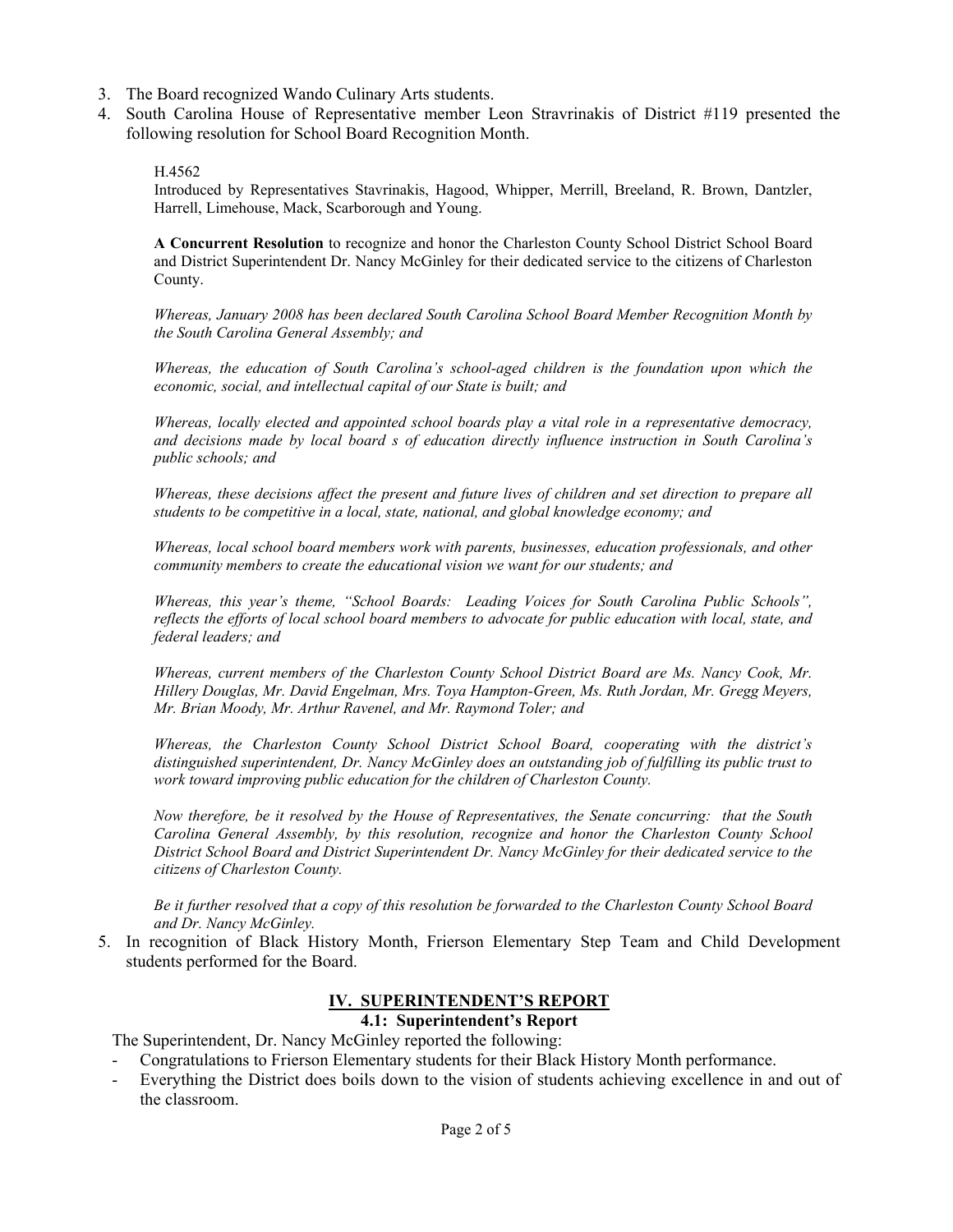- Last year, three major priorities were addressed--literacy, budget, and teachers.
- The Literacy Roundtable met last week to discuss how the District can better partner to deliver targeted services, provide greater resources, and better engage partners to expand opportunities for children and families.
- At the Board workshop held February 8, 2008, projected funds for next year and priorities were discussed. A "three point framework" was used to guide budget decisions for several years. Preparation is being made to transition from a revenue system that is operated locally to a state sales tax-based system. Underutilized resources, including schools with under-enrollment is also being reviewed and the use of highly qualified District teachers in Priority Schools. On Wednesday, February  $13<sup>th</sup>$ , experienced, proven teachers will have the opportunity to consider voluntary transfers that encourages them to be "change agents" in schools that need them the most.
- Principals and teachers involved in this process for being receptive were thanked.
- Dr. McGinley informed the group that African-American History month events are planned throughout the month of February across the district.

## **V. VISITORS, PUBLIC COMMUNICATIONS**

#### **5.1: Visitors, Public Communications**

- 1. Rev. Louis Jefferson addressed the Board about the future of the existing Jennie Moore Elementary facility.
- 2. Ms. Mary Carmichael, Ms. Candi Foos, Ms. Cheryl Keese, Ms. April Kemp and Ms. Abbi Beckford addressed the Board in support of adding an 8<sup>th</sup> grade class at Charleston Charter for Math and Science.

# **VI. APPROVAL OF MINUTES/EXECUTIVE SESSION AGENDA ITEMS**

#### **6.1: Open and Executive Session Minutes of January 28, 2008**

Mr. Engelman motioned, seconded by Ms. Cook approval of minutes of January 28, 2008. The motion was approved 9-0.

## **6.2: Motions of Executive Session of February 11, 2008**

The Board acted on the following Executive Session Agenda items as follows:

- 1. *Contractual Matters Casualty Insurance and Installment Purchase Revenue Bond (IPRB) Payments for FY2008*
	- A. The Board approved a motion to purchase Property and Casualty Insurance from the SCSBA Insurance Trust Fund for a period of two years at a price of \$2,679,000, effective March 1, 2008 and waive the right to exempt this purchase from the Procurement code. The motion was approved 7-1-1. (Douglas opposed, Cook abstained)
	- B. The Board received information on two other contractual matters. However, no actions were taken.
- 2. Student Transfer Appeal The Board upheld the decision of the District 23 Constituent Board thereby denying the request to transfer a student from E.B. Ellington to C.C. Blaney Elementary. The motion was approved 9- 0.
- 3. Appointment Principal Burns Elementary The Board approved the recommendation for the appointment of Elizabeth McCraw to the position of principal at Burns Elementary. The motion was approved 8-1 (Engelman).
- 4. Appointment Principal –Blue Print Elementary School The Board approved the recommendation for the appointment of Laura Owings to the position of principal at a Blue Print Elementary School (school assignment to be determined at a later date). The motion was approved 8-1 (Engelman).
- 5. Legal Matter The Board discussed legal expenses for the district. No action was taken.
- 6. Teacher Appeal The Board scheduled a teacher appeal hearing for February  $8<sup>th</sup>$  at 5:00 p.m.

#### **6.3: Financial Minutes of January 28, 2008**

Mr. Engelman motioned, seconded by Ms. Cook to approve the Financial Minutes of January 28, 2008. The motion was approved 9-0.

## **VII: MANAGEMENT REPORTS**

There was no Management Report on this agenda.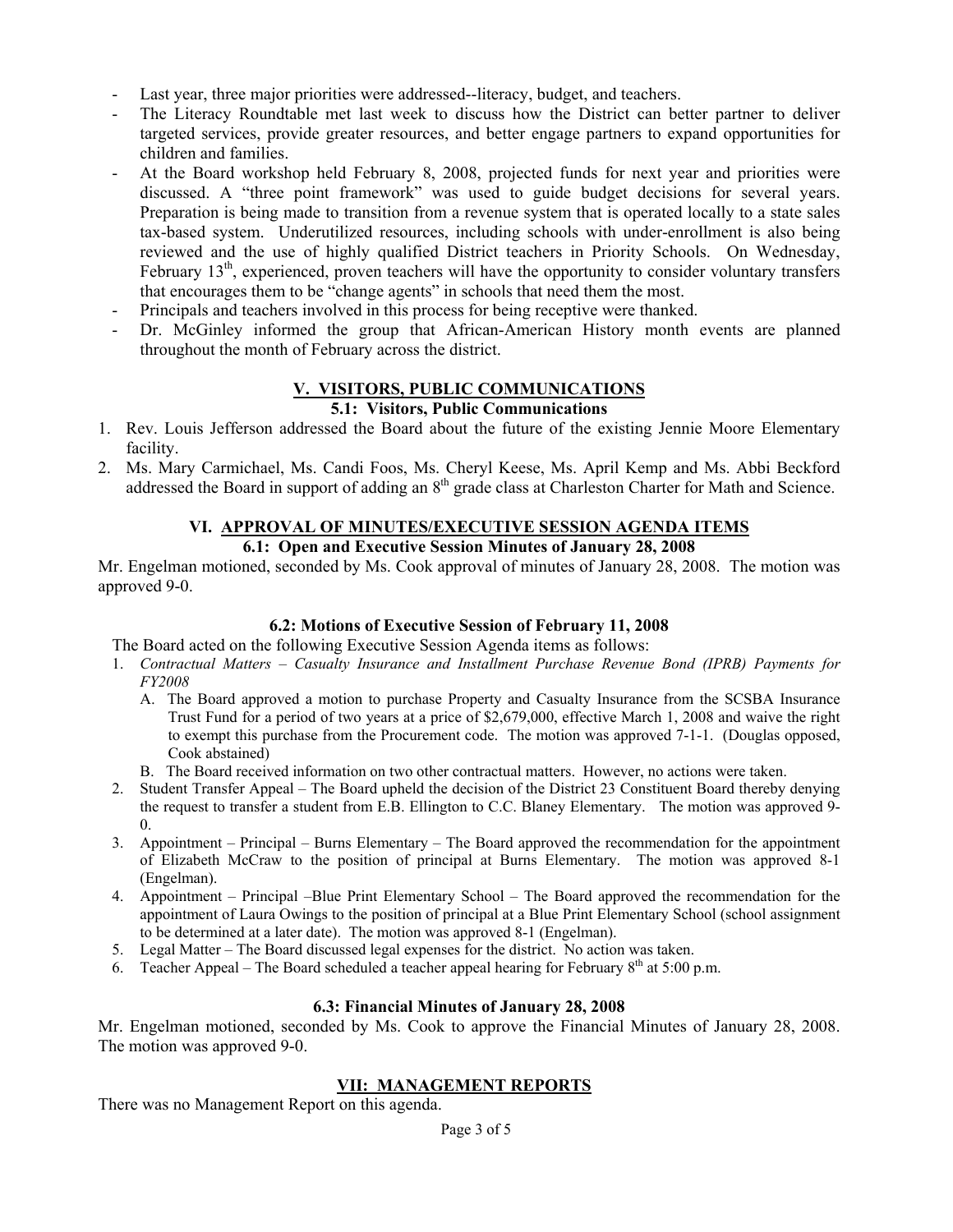#### **VIII: CHARLESTON PLAN FOR EXCELLENCE**

Ms. Tia Sukin presented a PowerPoint to the Board titled "A Longitudinal Report from 2002-2003 to 2006- 2007: Impact of the Child Development Program in CCSD.

# **IX**. **POTENTIAL CONSENT AGENDA ITEMS**

**9.1***:* **Second Reading – Board Policies – Policy Committee** *A. BDF – School Improvement Councils B. BID – Board Member Compensation and Expenses C. GBEBC – Gifts and Solicitation D. GBEBD – Acceptable Use of Technology* 

*E. JFAB – Nonresident Student* 

*A recommendation for approval of the second reading of Board Policies listed above.* 

Mr. Douglas motioned, seconded by Mr. Moody to approve the recommendation for the Board policies listed above**.** The motion was approved 9-0.

**9.2: First Reading – Board Policy - DKC – Expense Authorization/Reimbursement – Mr. Clark**  *A recommendation to approve the first reading of Board Policy DKC* 

Mr. Moody motioned, seconded by Ms. Cook to approve the first reading of Board Policy DKC**.** The motion was approved 9-0.

#### **9.3: High School Science Textbook Adoption – Mr. Bynum**

*A recommendation to approve the adoption of the high school science textbook for 2008.* 

Mr. Moody motioned, seconded by Ms. Cook to approve the recommendation to adopt the high school adoption list for 2008**.** The motion was approved 9-0.

## **9.4: Pilot Program Applications – Mr. Bynum**

*A recommendation to approve the applications for two new pilot courses/programs at Wando High/and Stall High.* 

Mr. Moody motioned, seconded by Ms. Cook to approve the recommendation of the applications for two new pilot courses/programs at Wando High/and Stall High.The motion was approved 9-0.

## **9.5: Facility Use - West Ashley High School – Mr. Lewis**

*A recommendation to approve a facility use request in accordance to Board Policy KF.* 

Mr. Moody motioned, seconded by Ms. Cook to approve the recommendation of a facility use request for West Ashley High School in accordance to Board Policy KF. The motion was approved 9-0.

## **9.6: Facility Use - West Ashley Middle School** *– Mr. Lewis*

*A recommendation to approve a facility use request in accordance to Board Policy KF.* 

Mr. Moody motioned, seconded by Ms. Cook to approve the recommendation of a facility use request for West Ashley Middle School in accordance to Board Policy KF. The motion was approved 9-0.

#### **9.7: Facility Use – Buist Academy** *– Mr. Lewis*

*A recommendation to approve a facility use request in accordance to Board Policy KF.*